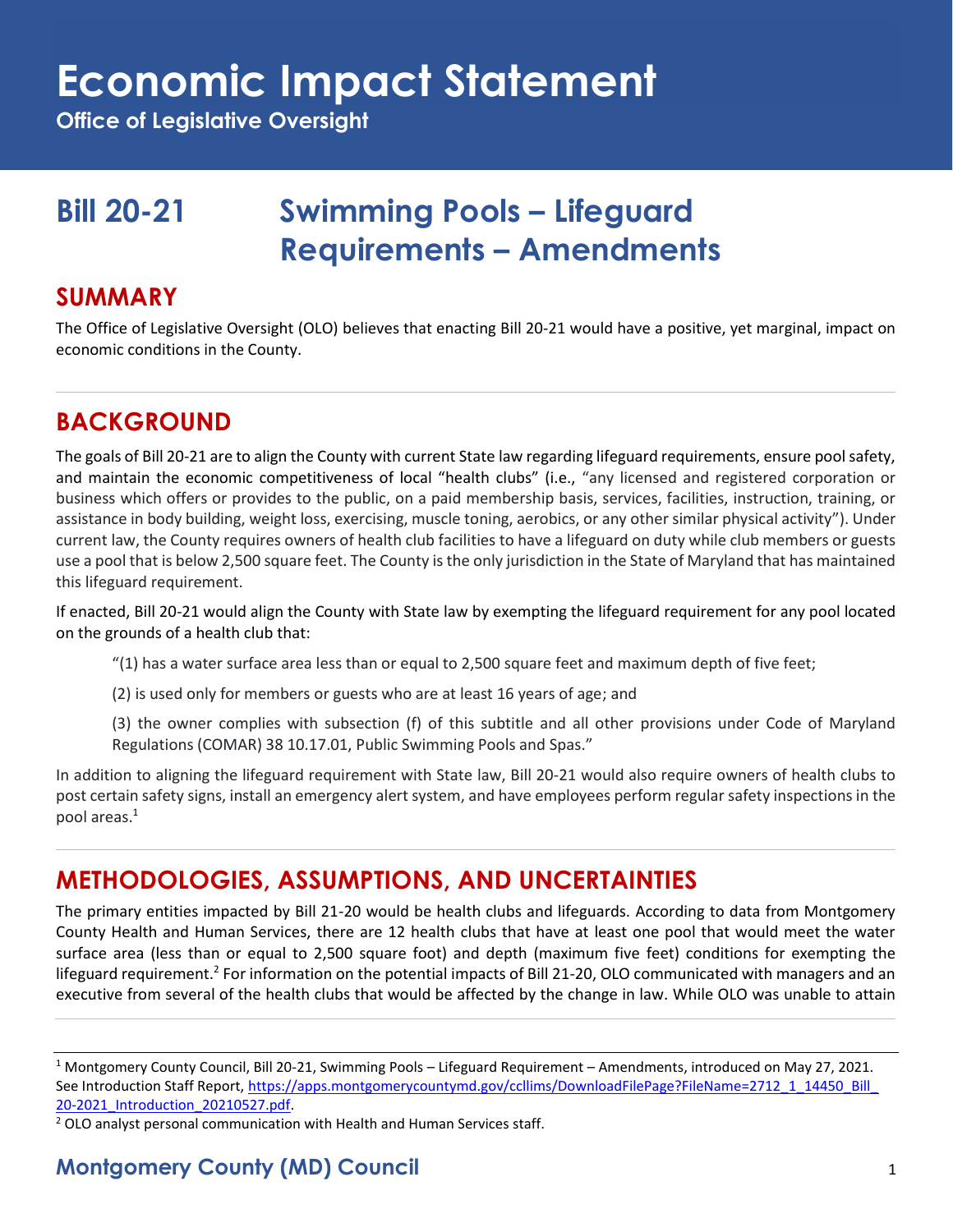**Office of Legislative Oversight**

estimates of the costs and savings that Bill 20-21 would create for these businesses, the qualitative claims made in subsequent sections are based on these sources and OLO analysts' judgment. OLO did not communicate with lifeguards who would potentially be affected by Bill 20-21.

# **VARIABLES**

The primary variables that would affect the economic impacts of Bill 20-21 are:

- average annual payroll and training costs;
- total cost of membership holds and cancellations due to irregular and consistent pool operating hours;
- total cost of installing emergency alert system;
- total cost of posting signage; and
- wages of lifeguards.

### **IMPACTS**

**WORKFORCE** ▪ **TAXATION POLICY** ▪ **PROPERTY VALUES** ▪ **INCOMES** ▪ **OPERATING COSTS** ▪ **PRIVATE SECTOR CAPITAL INVESTMENT** ▪ **ECONOMIC DEVELOPMENT** ▪ **COMPETITIVENESS**

#### **Businesses, Non-Profits, Other Private Organizations**

OLO believes that Bill 20-21 would have a positive economic impact on private organizations in the County. As previously stated, the bill would primarily affect 12 local health clubs which have pools that meet the exemption conditions for the lifeguard requirement. Sources from local health clubs informed OLO that the primary economic impacts of the bill would be the following:

| <b>Savings</b>                                                                                                                                                                                                                                                                                                                                                         | Costs                                                                                                                     |
|------------------------------------------------------------------------------------------------------------------------------------------------------------------------------------------------------------------------------------------------------------------------------------------------------------------------------------------------------------------------|---------------------------------------------------------------------------------------------------------------------------|
| reduction in payroll and training costs associated<br>with staffing pools with lifeguards;<br>reduction in disruptions to pool operating hours<br>٠<br>due to difficulty hiring and staffing lifeguards; and<br>reduction in membership holds and cancellations<br>٠<br>from the inability of health clubs to maintain<br>regular and consistent pool operating hours. | increase in one-time costs associated<br>with<br>٠<br>installing an emergency alert system and posting<br>safety signage. |

While Bill 20-21 create both savings and costs for affected health clubs, the net effect for these businesses would be positive savings, according to the sources with whom the OLO analyst communicated. The positive net impact would occur due to (a) the magnitude of payroll and training costs and their annual recurrence and (b) the non-recurring costs incurred from installing an emergency alert system and posting safety signage. It is worth noting that the magnitude of the cost of the emergency alert system is unknown since Bill 20-21 does not specify the conditions for compliance. Thus, OLO expects the bill to result in a net gain in business income for the affected health clubs.

#### **Montgomery County (MD) Council** 2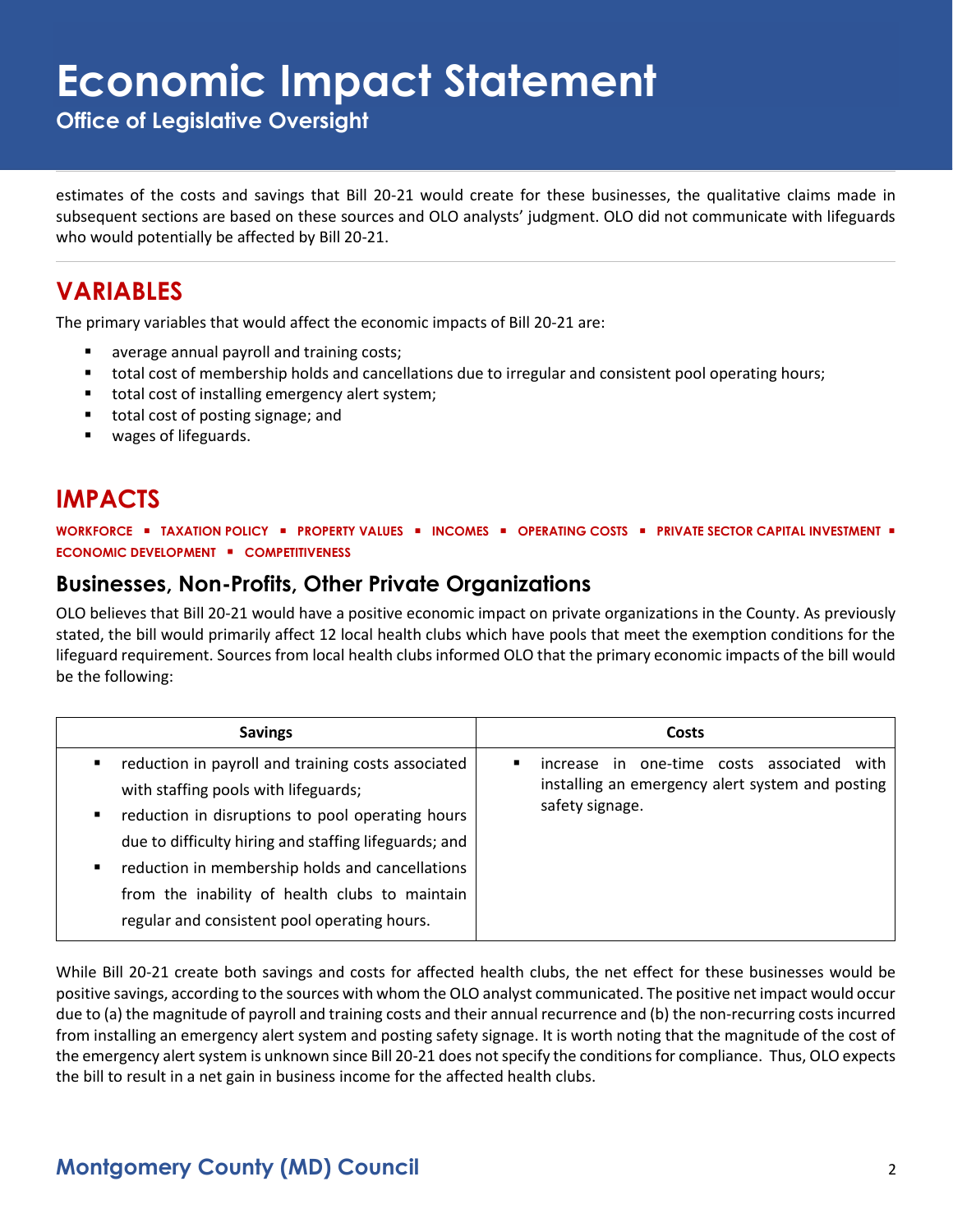**Office of Legislative Oversight**

Moreover, if health clubs use local business to install emergency alert systems and/or create signage, these businesses would also benefit from Bill 20-21. Indeed, health clubs relying on local businesses for these services and goods would mitigate the economic outflow from the County from local health clubs' expenditures on emergency alert systems and/or safety signage.

Additionally, Bill 20-21 would bring the County to parity with surrounding jurisdictions. This change can be seen as business friendly, which over time and coupled with other changes may lead to a more positive perception of the County's business environment.

Beyond affecting business income, operating costs, and workforce, OLO does not anticipate that Bill 20-21 would affect the Council's other priority indicators. <sup>3</sup>

#### **Residents**

OLO believes that Bill 20-21 would have negative economic impacts for lifeguards affected by Bill 20-21. Any reduction in payroll and training costs for health clubs would come at the expense of wages from lifeguards. However, if the supply of lifeguards is low relative to demand from businesses, then the loss of wages may be marginal. Beyond this effect, OLO does not anticipate the bill to affect other residents in terms of the Council's priority indicators.

# **DISCUSSION ITEMS**

Not applicable

# **WORKS CITED**

Montgomery County Code. Sec. 2-81B. Economic Impact Statements.

Montgomery County Council, Expedited Bill 21-21, Fire and Rescue Services – Length of Service Awards Program For Volunteers - Amendments, introduced on May 18, 2021.

# **CAVEATS**

Two caveats to the economic analysis performed here should be noted. First, predicting the economic impacts of legislation is a challenging analytical endeavor due to data limitations, the multitude of causes of economic outcomes, economic shocks, uncertainty, and other factors. Second, the analysis performed here is intended to *inform* the legislative process, not determine whether the Council should enact legislation. Thus, any conclusion made in this statement does not represent OLO's endorsement of, or objection to, the bill under consideration.

<sup>3</sup> For the Council's priority indicators, see Montgomery County Code, Sec. 2-81B. Economic Impact Statements, <u>https://codelibrary.</u> [amlegal.com/codes/montgomerycounty/latest/montgomeryco\\_md/0-0-0-80894.](https://codelibrary.amlegal.com/codes/montgomerycounty/latest/montgomeryco_md/0-0-0-80894)